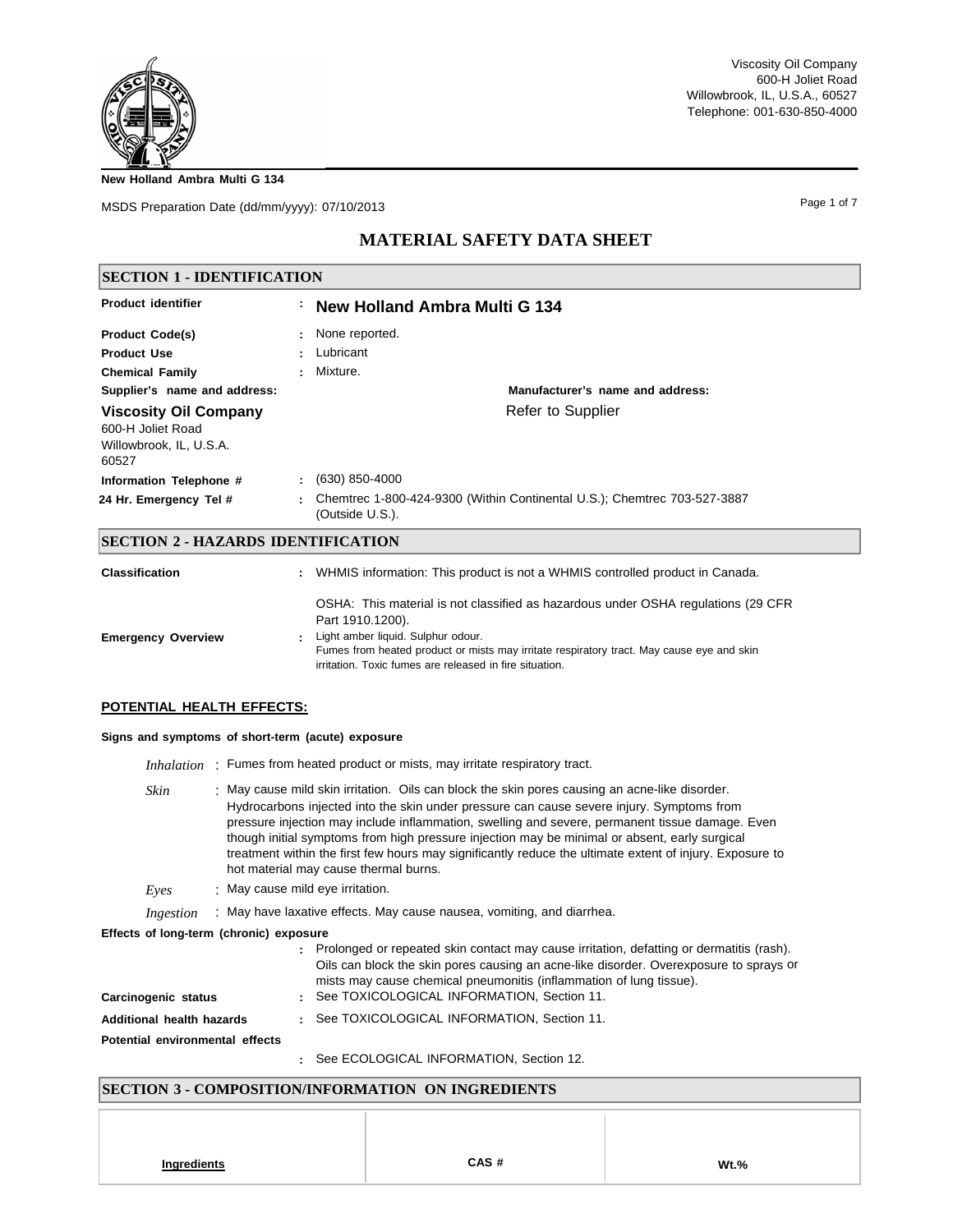

### **New Holland Ambra Multi G 134**

# MSDS Preparation Date (dd/mm/yyyy): 07/10/2013 Page 2 of 7

| Distillates (petroleum), solvent-refined<br>heavy paraffinic |                 | 64741-88-4                                                                                                                                                                                                                                                                                                                                                                                                                                                                                                                                                                                                                                                               | $60.00 - 100.00$ |  |
|--------------------------------------------------------------|-----------------|--------------------------------------------------------------------------------------------------------------------------------------------------------------------------------------------------------------------------------------------------------------------------------------------------------------------------------------------------------------------------------------------------------------------------------------------------------------------------------------------------------------------------------------------------------------------------------------------------------------------------------------------------------------------------|------------------|--|
| Distillates (petroleum), solvent-refined<br>light paraffinic |                 | 64741-89-5                                                                                                                                                                                                                                                                                                                                                                                                                                                                                                                                                                                                                                                               | $7.00 - 13.00$   |  |
| <b>SECTION 4 - FIRST AID MEASURES</b>                        |                 |                                                                                                                                                                                                                                                                                                                                                                                                                                                                                                                                                                                                                                                                          |                  |  |
| <b>Inhalation</b>                                            |                 | If breathed in, move person into fresh air. If breathing is irregular or stopped,<br>administer artificial respiration. If breathing is difficult, give oxygen by qualified medical<br>personnel only. When symptoms persist or in all cases of doubt seek medical advice.                                                                                                                                                                                                                                                                                                                                                                                               |                  |  |
| <b>Skin contact</b>                                          |                 | Remove/Take off immediately all contaminated clothing. Wash off immediately with<br>soap and plenty of water. Wash contaminated clothing before reuse. When symptoms<br>persist or in all cases of doubt seek medical advice. If thermal burns are present: Treat<br>all thermal burns with appropriate first aid measures for degree of burn. Cool skin<br>rapidly with cold water, if material is hot. Subcutaneous injection may require surgical<br>treatment. Even though initial symptoms from high pressure injection may be minimal<br>or absent, early surgical treatment within the first few hours may significantly reduce<br>the ultimate extent of injury. |                  |  |
| Eye contact                                                  | medical advice. | In the case of contact with eyes, rinse immediately with plenty of water and seek                                                                                                                                                                                                                                                                                                                                                                                                                                                                                                                                                                                        |                  |  |
| Ingestion                                                    |                 | Do NOT induce vomiting. Never give anything by mouth to an unconscious person.<br>When symptoms persist or in all cases of doubt seek medical advice.                                                                                                                                                                                                                                                                                                                                                                                                                                                                                                                    |                  |  |
| <b>Notes For Physician</b>                                   |                 | Treat symptomatically.                                                                                                                                                                                                                                                                                                                                                                                                                                                                                                                                                                                                                                                   |                  |  |

# **SECTION 5 - FIRE FIGHTING MEASURES**

| Fire hazards/conditions of flammability             |                                                                                                                                                                                                                                                                                                                                                                                                                                                     |
|-----------------------------------------------------|-----------------------------------------------------------------------------------------------------------------------------------------------------------------------------------------------------------------------------------------------------------------------------------------------------------------------------------------------------------------------------------------------------------------------------------------------------|
|                                                     | : Not flammable under normal conditions of use. Closed containers may rupture if<br>exposed to excess heat or flame due to a build-up of internal pressure. Vapours are<br>heavier than air and collect in confined and low-lying areas. Material will float on water<br>and can be re-ignited at the water's surface.                                                                                                                              |
| Flammability classification (OSHA 29 CFR 1910.1200) |                                                                                                                                                                                                                                                                                                                                                                                                                                                     |
|                                                     | Non-flammable.                                                                                                                                                                                                                                                                                                                                                                                                                                      |
| <b>Oxidizing properties</b>                         | None known.                                                                                                                                                                                                                                                                                                                                                                                                                                         |
|                                                     | Explosion data: Sensitivity to mechanical impact / static discharge                                                                                                                                                                                                                                                                                                                                                                                 |
|                                                     | Not expected to be sensitive to mechanical impact or static discharge.                                                                                                                                                                                                                                                                                                                                                                              |
| Suitable extinguishing media                        | Dry chemical; Carbon dioxide (CO2); Foam; water fog. Do not use a solid water stream<br>as it may scatter and spread fire.                                                                                                                                                                                                                                                                                                                          |
| Special fire-fighting procedures/equipment          |                                                                                                                                                                                                                                                                                                                                                                                                                                                     |
|                                                     | Move containers from fire area if safe to do so. Firefighters should wear proper<br>protective equipment and self-contained breathing apparatus with full face piece<br>operated in positive pressure mode. Water spray may be useful in cooling equipment<br>exposed to heat and flame. Avoid spreading burning liquid with water spray used for<br>cooling purposes. Do not allow run-off from fire fighting to enter drains or water<br>courses. |
| Hazardous combustion products                       |                                                                                                                                                                                                                                                                                                                                                                                                                                                     |
|                                                     | Carbon oxides; Hydrocarbons; Phosphorus compounds; nitrogen oxides (NOx);<br>Sulphur oxides.                                                                                                                                                                                                                                                                                                                                                        |
| <b>NFPA Rating</b>                                  | 4 - Severe<br>0 - Minimal<br>1 - Slight<br>2 - Moderate<br>3 - Serious                                                                                                                                                                                                                                                                                                                                                                              |
|                                                     | Health: 1<br>Flammability: 1<br>Special Hazards:<br>None<br>Instability:<br>0                                                                                                                                                                                                                                                                                                                                                                       |
| <b>SECTION 6 - ACCIDENTAL RELEASE MEASURES</b>      |                                                                                                                                                                                                                                                                                                                                                                                                                                                     |
| <b>Personal precautions</b>                         | : Wear suitable protective equipment. Refer to protective measures listed in sections 7<br>and 8. Keep people away from and upwind of spill/leak.                                                                                                                                                                                                                                                                                                   |
| <b>Environmental precautions</b>                    | Do not allow material to contaminate ground water system. If necessary, dike well                                                                                                                                                                                                                                                                                                                                                                   |

ahead of the spill to prevent runoff into drains, sewers, or any natural waterway or drinking supply.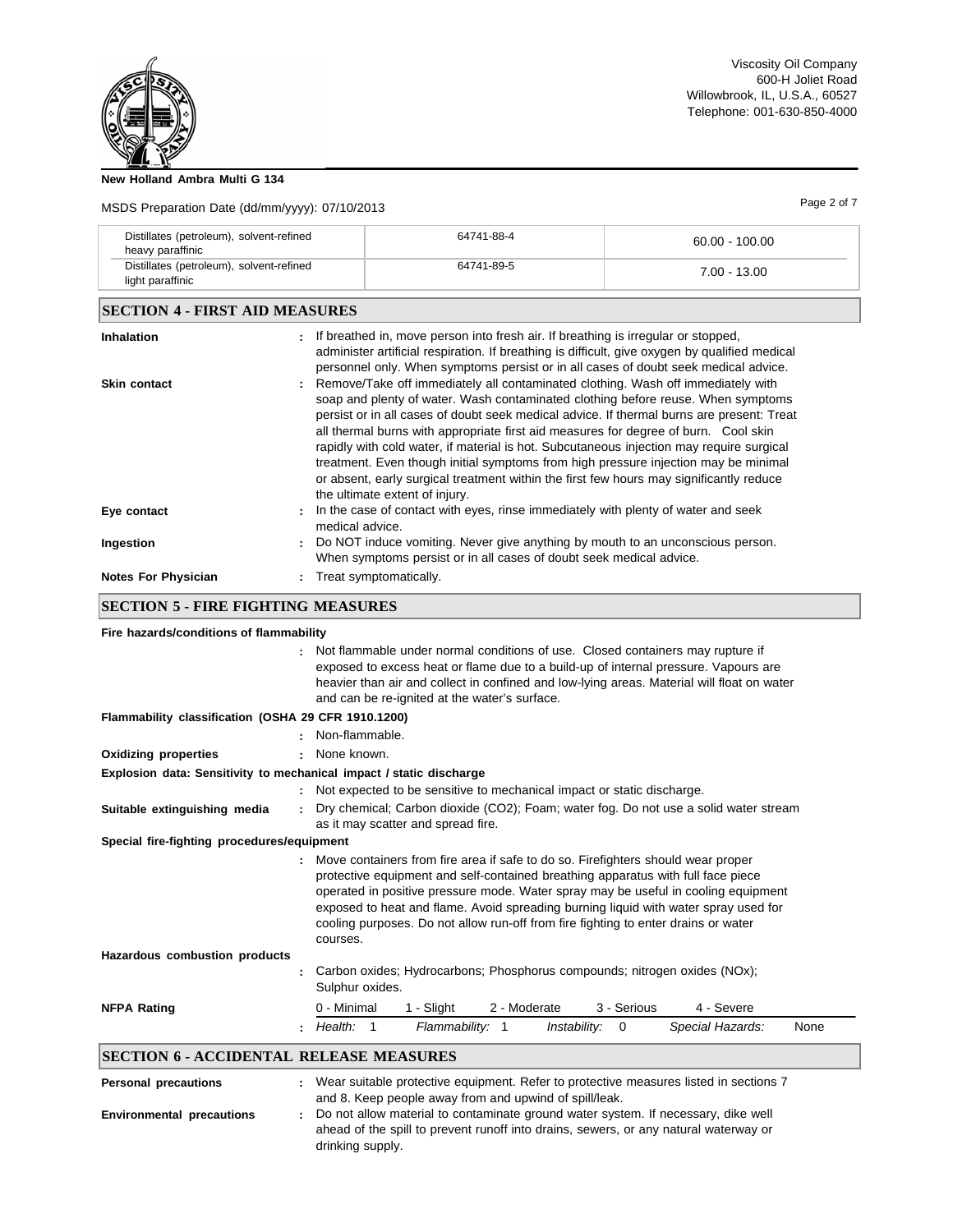**New Holland Ambra Multi G 134**

| MSDS Preparation Date (dd/mm/yyyy): 07/10/2013 | Page 3 of 7 |
|------------------------------------------------|-------------|
|------------------------------------------------|-------------|

| Spill response/cleanup<br><b>Prohibited materials</b> | $\mathbf{r}$ | Ventilate area of release. Remove all sources of ignition. Stop spill or leak at source if<br>safely possible. Contain and absorb spilled liquid with non-combustible, inert<br>absorbent material (e.g. sand), then place absorbent material into a container for later<br>disposal (see Section 13). Do not flush into surface water or sanitary sewer system.<br>Contaminated absorbent material may pose the same hazards as the spilled product.<br>Notify the appropriate authorities as required.<br>: None known or reported by the manufacturer. |
|-------------------------------------------------------|--------------|-----------------------------------------------------------------------------------------------------------------------------------------------------------------------------------------------------------------------------------------------------------------------------------------------------------------------------------------------------------------------------------------------------------------------------------------------------------------------------------------------------------------------------------------------------------|
| Special spill response procedures                     |              |                                                                                                                                                                                                                                                                                                                                                                                                                                                                                                                                                           |
|                                                       |              | If a spill/release in excess of the EPA reportable quantity is made into the environment,<br>immediately notify the national response center in the United States (phone:<br>1-800-424-8002).                                                                                                                                                                                                                                                                                                                                                             |

US CERCLA Reportable quantity (RQ): None reported.

### **SECTION 7 - HANDLING AND STORAGE**

| Safe Handling procedures    | : Do not breathe fumes or mists. Use only in well-ventilated areas. Wear protective<br>gloves/clothing and eye/face protection. Avoid contact with skin, eyes and clothing.<br>Keep away from heat and sources of ignition. Keep away from incompatibles. Keep<br>container tightly closed. Empty containers retain residue (liquid and/or vapour) and can<br>be dangerous. Wash thoroughly after handling. |
|-----------------------------|-------------------------------------------------------------------------------------------------------------------------------------------------------------------------------------------------------------------------------------------------------------------------------------------------------------------------------------------------------------------------------------------------------------|
| Storage requirements        | : Keep containers tightly closed in a cool, well-ventilated place. Keep away from heat.<br>Inspect periodically for damage or leaks. Protect against physical damage. No<br>smoking in the area. Keep away from incompatibles.                                                                                                                                                                              |
| Incompatible materials      | Oxidizing agents.                                                                                                                                                                                                                                                                                                                                                                                           |
| Special packaging materials | Always keep in containers made of the same materials as the supply container.                                                                                                                                                                                                                                                                                                                               |

### **SECTION 8 - EXPOSURE CONTROLS AND PERSONAL PROTECTION**

#### **Exposure Limits**

|                                                              |                                                                                    | <b>ACGIH TLV</b>                                                             | <b>OSHA PEL</b>                                 |                  |  |
|--------------------------------------------------------------|------------------------------------------------------------------------------------|------------------------------------------------------------------------------|-------------------------------------------------|------------------|--|
| Ingredients                                                  | TWA                                                                                | <b>STEL</b>                                                                  | <b>PEL</b>                                      | <b>STEL</b>      |  |
| Distillates (petroleum),<br>solvent-refined heavy paraffinic | 5 mg/m <sup>3</sup> (As 'Oil<br>mist, mineral')                                    | $10$ mg/m <sup>3</sup> (As 'Oil<br>mist, mineral')                           | 5 mg/m <sup>3</sup> (As 'Oil<br>mist, mineral') | N/A <sub>v</sub> |  |
| Distillates (petroleum),<br>solvent-refined light paraffinic | 5 mg/m <sup>3</sup> (As 'Oil<br>mist, mineral')                                    | N/Av                                                                         | $5 \text{ mg/m}^3$ (As 'Oil<br>mist, mineral')  | N/A <sub>v</sub> |  |
| Ventilation and engineering measures                         |                                                                                    |                                                                              |                                                 |                  |  |
|                                                              | : Use only in well-ventilated areas. Provide sufficient ventilation to keep vapour | concentration below the given TLV and/or PEL.                                |                                                 |                  |  |
| <b>Respiratory protection</b>                                |                                                                                    | Respiratory protection is required if the concentrations exceed the TLV. Use |                                                 |                  |  |

|                 | NIOSH/MSHA approved equipment. Advice should be sought from respiratory             |
|-----------------|-------------------------------------------------------------------------------------|
|                 | protection specialists.                                                             |
| Skin protection | Wear protective gloves. If handling hot material, use insulated protective clothing |
|                 | (boots, gloves, aprons, etc.). Advice should be sought from glove suppliers.        |

**Eye / face protection :** Safety goggles or glasses as appropriate for the job.

| Other protective equipment     | Where extensive exposure to product is possible, use resistant coveralls, apron and   |
|--------------------------------|---------------------------------------------------------------------------------------|
|                                | boots to prevent contact. If handling hot material, use insulated protective clothing |
|                                | (boots, gloves, aprons, etc.). Ensure that eyewash stations and safety showers are    |
|                                | close to the workstation location.                                                    |
| General hygiene considerations |                                                                                       |

## **:** Do not breathe fumes or mists. Avoid contact with skin, eyes and clothing. Do not eat, drink or smoke when using this product. Wash thoroughly after handling. Remove and wash contaminated clothing before re-use.

# **SECTION 9 - PHYSICAL AND CHEMICAL PROPERTIES**

| <b>Physical state</b> | Liquid.        | Appearance             | : Light amber liquid. |
|-----------------------|----------------|------------------------|-----------------------|
| Odour                 | Sulphur odour. | <b>Odour threshold</b> | N/Av                  |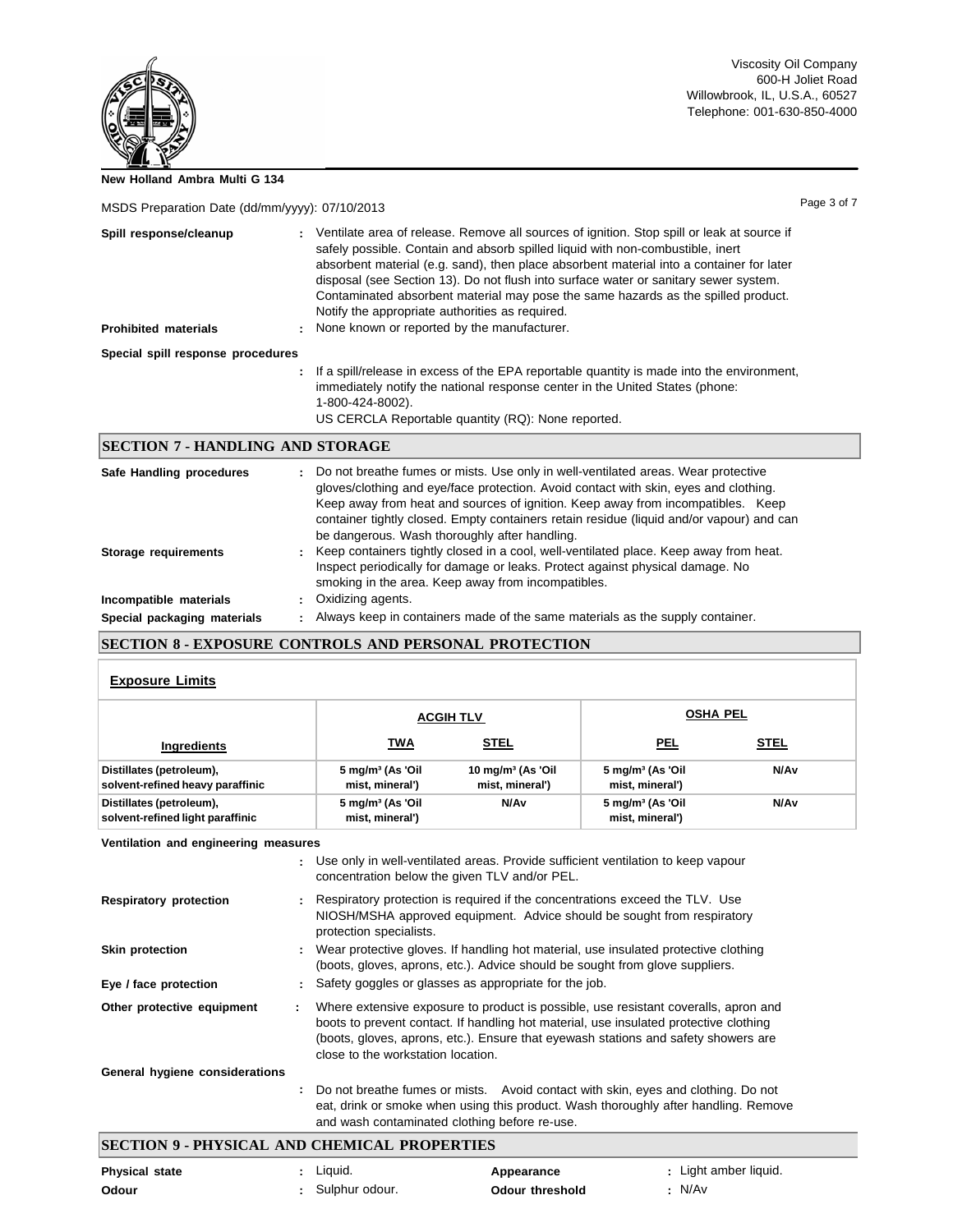| New Holland Ambra Multi G 134                  |                                                                    |                                                                                                                                          |  |                          |             |
|------------------------------------------------|--------------------------------------------------------------------|------------------------------------------------------------------------------------------------------------------------------------------|--|--------------------------|-------------|
| MSDS Preparation Date (dd/mm/yyyy): 07/10/2013 |                                                                    |                                                                                                                                          |  |                          | Page 4 of 7 |
| pH                                             | : $N/Ap$                                                           |                                                                                                                                          |  |                          |             |
| <b>Boiling point</b>                           | >427°C (>800°F)                                                    | Specific gravity                                                                                                                         |  | - 0.88                   |             |
| <b>Melting/Freezing point</b>                  | : Pour point $-37^{\circ}$ C (-<br>$35^{\circ}$ F)                 | Coefficient of water/oil distribution                                                                                                    |  | : N/Av                   |             |
| Vapour pressure (mmHg @ 20° C / 68° F)         | N/Av                                                               | Solubility in water                                                                                                                      |  | : insoluble              |             |
| Vapour density (Air = $1$ )                    | N/Av                                                               | Evaporation rate (n-Butyl acetate $= 1$ )                                                                                                |  |                          |             |
| Volatile organic Compounds (VOC's)             | N/Av                                                               | Volatiles (% by weight)                                                                                                                  |  | : N/Av<br>: N/Av         |             |
| Flash point                                    | 204°C (400°F)                                                      |                                                                                                                                          |  |                          |             |
| <b>Flash point Method</b>                      | Cleveland Open Cup                                                 | Auto-ignition temperature                                                                                                                |  | : >427°C (>800°F)        |             |
| Lower flammable limit (% by vol.)              |                                                                    | Upper flammable limit (% by vol.)                                                                                                        |  |                          |             |
|                                                | : N/Av                                                             |                                                                                                                                          |  | N/Av                     |             |
| <b>Flame Projection Length</b>                 | : $N/Ap$                                                           | Flashback observed                                                                                                                       |  | : $N/Ap$                 |             |
| <b>Section 10: Stability And Reactivity</b>    |                                                                    |                                                                                                                                          |  |                          |             |
| <b>Stability and reactivity</b>                | Stable under normal conditions.                                    |                                                                                                                                          |  |                          |             |
| Hazardous polymerization                       | Hazardous polymerisation does not occur.                           |                                                                                                                                          |  |                          |             |
| Conditions to avoid                            | Direct sources of heat. Avoid contact with incompatible materials. |                                                                                                                                          |  |                          |             |
| <b>Materials To Avoid And Incompatibility</b>  | Oxidizing agents.                                                  |                                                                                                                                          |  |                          |             |
| Hazardous decomposition products               |                                                                    | None known, refer to hazardous combustion products in Section 5.                                                                         |  |                          |             |
| <b>SECTION 11 - TOXICOLOGICAL INFORMATION</b>  |                                                                    |                                                                                                                                          |  |                          |             |
| <b>Target organs</b>                           | : Eyes, skin, respiratory system and digestive system.             |                                                                                                                                          |  |                          |             |
| Routes of exposure                             | <i>Inhalation:</i> YES                                             | Skin Absorption:<br>NO<br>Skin & Eves:                                                                                                   |  | <b>YES</b><br>Ingestion: | <b>YES</b>  |
| <b>Toxicological data</b>                      |                                                                    | There is no available data for the product itself, only for the ingredients. See<br>below for individual ingredient acute toxicity data. |  |                          |             |

|                                                                 | $LC_{50}(4hr)$                                                            | $LD_{50}$                                  |                  |  |
|-----------------------------------------------------------------|---------------------------------------------------------------------------|--------------------------------------------|------------------|--|
| Ingredients                                                     | <u>inh, rat</u>                                                           | (Oral, rat)                                | (Rabbit, dermal) |  |
| Distillates (petroleum),<br>solvent-refined heavy<br>paraffinic | 2.18 mg/L/4H                                                              | > 5000 mg/kg                               | $> 5000$ mg/kg   |  |
| Distillates (petroleum),<br>solvent-refined light<br>paraffinic | $>4000$ mg/m <sup>3</sup>                                                 | >5000 mg/kg                                | >5000 mg/kg      |  |
| Carcinogenic status                                             | No components are listed as carcinogens by ACGIH, IARC, OSHA or NTP.<br>÷ |                                            |                  |  |
| Reproductive effects                                            | Not expected to be cause reproductive effects.                            |                                            |                  |  |
| Teratogenicity                                                  | Not expected to be a teratogen.<br>$\mathcal{L}^{\mathcal{L}}$            |                                            |                  |  |
| <b>Mutagenicity</b>                                             | Not expected to be mutagenic in humans.<br>÷.                             |                                            |                  |  |
| Epidemiology                                                    | No information available.                                                 |                                            |                  |  |
| Sensitization to material                                       | Not expected to be a skin or respiratory sensitizer.                      |                                            |                  |  |
| Synergistic materials                                           | No information available.                                                 |                                            |                  |  |
| <b>Irritancy</b>                                                |                                                                           | May be mildly irritating to eyes and skin. |                  |  |
| other important hazards                                         | : None known.                                                             |                                            |                  |  |
| Conditions aggravated by overexposure                           |                                                                           |                                            |                  |  |

**:** Pre-existing skin and respiratory disorders.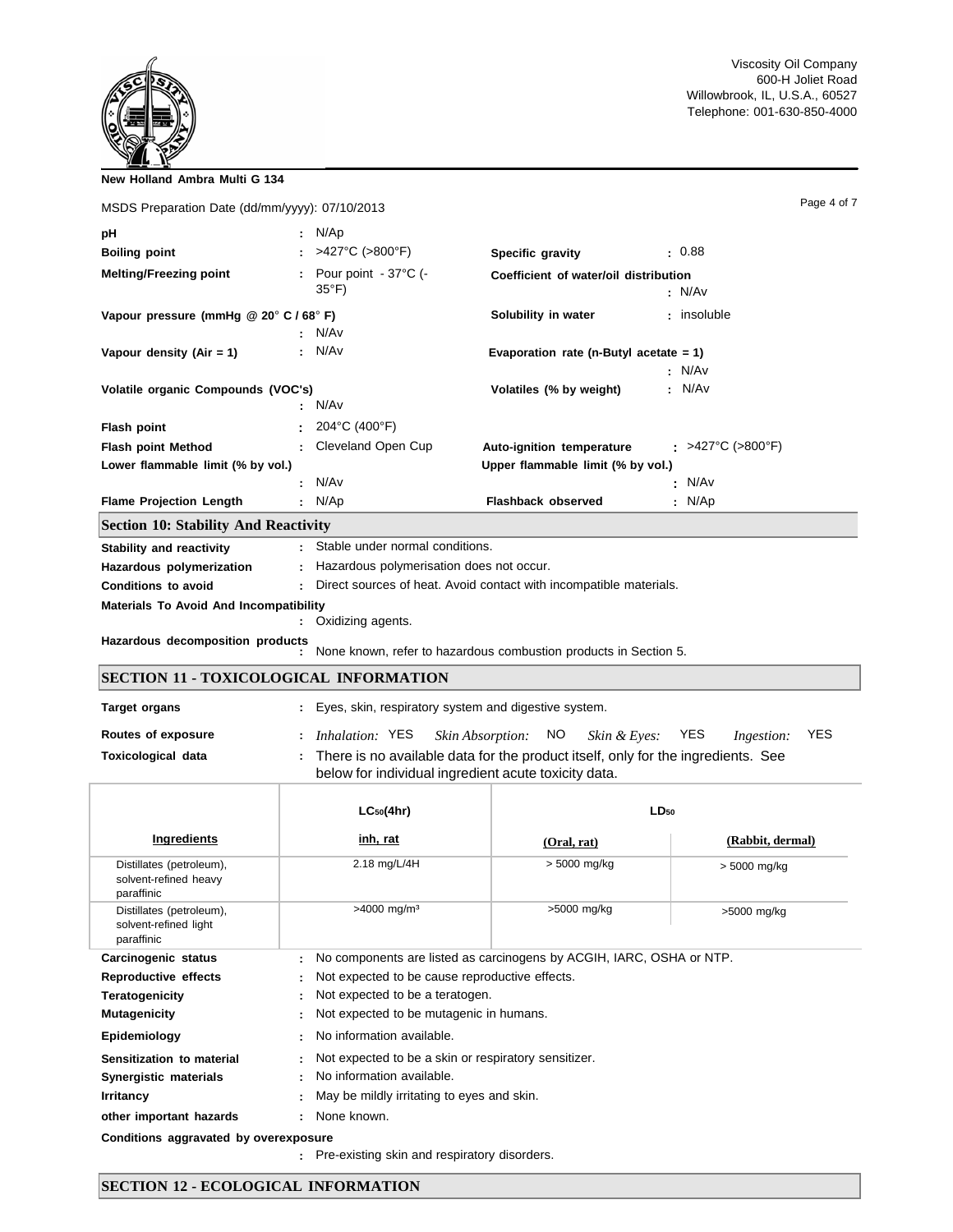Page 5 of 7

**New Holland Ambra Multi G 134**

MSDS Preparation Date (dd/mm/yyyy): 07/10/2013

| Ecotoxicity                         | : No data is available on the product itself. The product should not be allowed to enter<br>drains or water courses, or be deposited where it can affect ground or surface waters.                                                                   |
|-------------------------------------|------------------------------------------------------------------------------------------------------------------------------------------------------------------------------------------------------------------------------------------------------|
| Mobility                            | : The product itself has not been tested.                                                                                                                                                                                                            |
| Persistence                         | The product itself has not been tested. None of the ingredients in this product are<br>÷.<br>considered to be readily biodegradable, and this product is not soluble in water.<br>Therefore, this product is expected to persist in the environment. |
| <b>Bioaccumulation potential</b>    | : The product itself has not been tested.                                                                                                                                                                                                            |
| Other Adverse Environmental effects |                                                                                                                                                                                                                                                      |

**:** None known.

# **SECTION 13 - DISPOSAL CONSIDERATIONS**

| <b>Handling for Disposal</b> | : Handle in accordance with good industrial hygiene and safety practice. Refer to<br>protective measures listed in sections 7 and 8. Empty containers retain residue (liquid<br>and/or vapour) and can be dangerous. Do not cut, weld, drill or grind on or near this<br>container.                                                                                                                  |
|------------------------------|------------------------------------------------------------------------------------------------------------------------------------------------------------------------------------------------------------------------------------------------------------------------------------------------------------------------------------------------------------------------------------------------------|
| <b>Methods of Disposal</b>   | Dispose in accordance with all applicable federal, state, provincial and local<br>regulations. Contact your local, state, provincial or federal environmental agency for<br>specific rules.                                                                                                                                                                                                          |
| <b>RCRA</b>                  | If this product, as supplied, becomes a waste in the United States, it may meet the<br>÷.<br>criteria of a hazardous waste as defined under RCRA, Title 40 CFR 261. It is the<br>responsibility of the waste generator to determine the proper waste identification and<br>disposal method. For disposal of unused or waste material, check with local, state and<br>federal environmental agencies. |

|  | <b>SECTION 14: TRANPORT INFORMATION</b> |
|--|-----------------------------------------|
|  |                                         |

| Regulatory<br><b>Information</b>                | <b>UN Number</b> | <b>Shipping Name</b> | <b>Class</b>     | Packing<br>Group | Label |
|-------------------------------------------------|------------------|----------------------|------------------|------------------|-------|
| 49CFR/DOT                                       | None             | Not regulated.       | Not<br>regulated | none             |       |
| 49CFR/DOT<br><b>Additional</b><br>information   | None.            |                      |                  |                  |       |
| <b>TDG</b>                                      | None             | Not regulated.       | Not<br>regulated | none             |       |
| <b>TDG</b><br><b>Additional</b><br>information  | None.            |                      |                  |                  |       |
| <b>IMDG</b>                                     | None             | Not regulated.       | Not<br>regulated | none             |       |
| <b>IMDG</b><br><b>Additional</b><br>information | None.            |                      |                  |                  |       |

#### **SECTION 15 - REGULATORY INFORMATION**

## **US Federal Information:**

TSCA: All listed ingredients appear on the Toxic Substances Control Act (TSCA) inventory.

CERCLA Reportable Quantity (RQ) (40 CFR 117.302): None reported.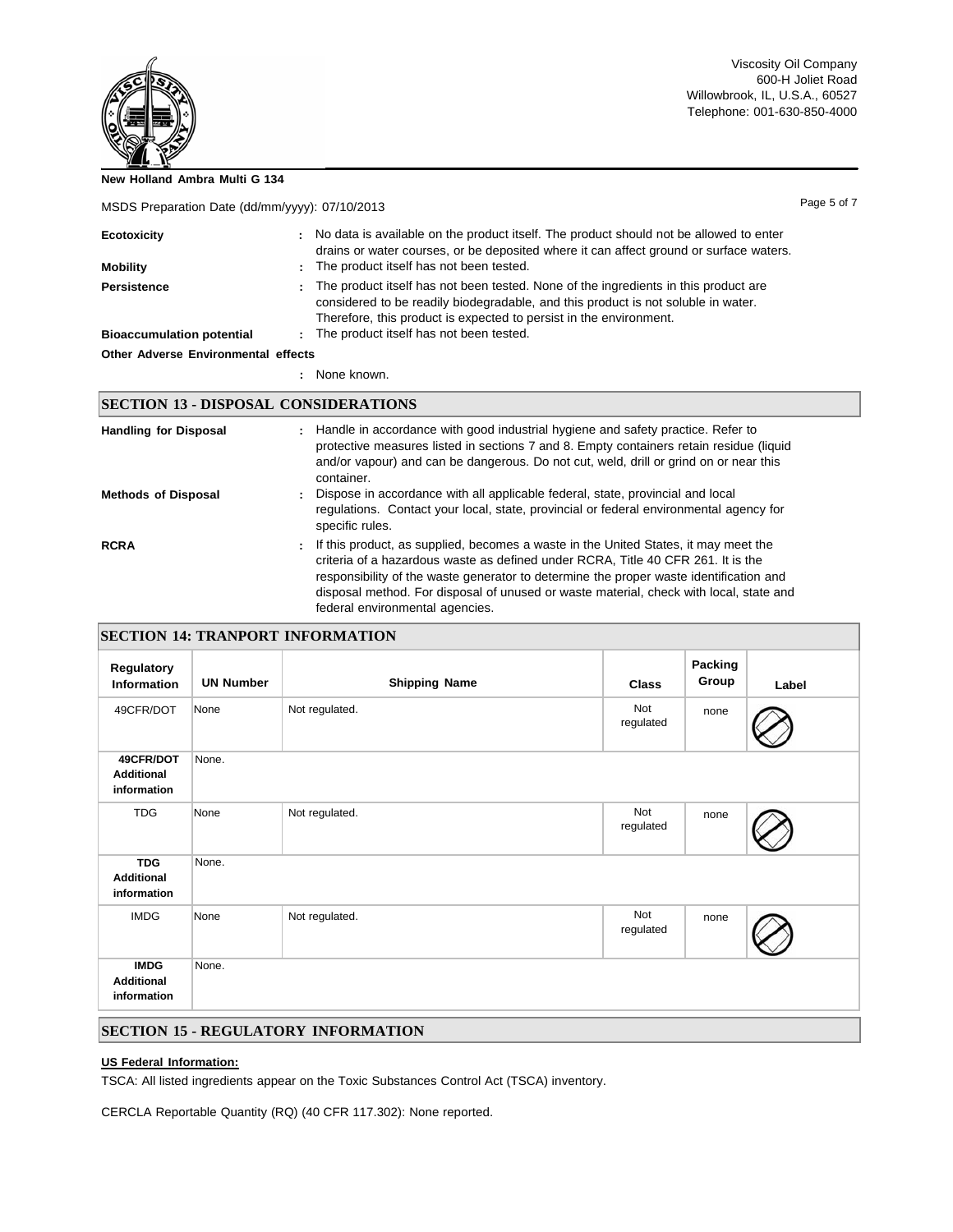

**New Holland Ambra Multi G 134**

MSDS Preparation Date (dd/mm/yyyy): 07/10/2013

Page 6 of 7

SARA TITLE III: Sec. 302, Extremely Hazardous Substances, 40 CFR 355: No Extremely Hazardous Substances are present in this material.

SARA TITLE III: Sec. 311 and 312, MSDS Requirements, 40 CFR 370 Hazard Classes: None reported. Under SARA Sections 311 and 312, the EPA has established threshold quantities for the reporting of hazardous chemicals. The current thresholds are 500 pounds for the threshold planning quantity (TPQ), whichever is lower, for extremely hazardous substances and 10,000 pounds for all other hazardous chemicals.

SARA TITLE III: Sec. 313, Toxic Chemicals Notification, 40 CFR 372: This material is not subject to SARA notification requirements, since it does not contain any Toxic Chemical constituents above de minimus concentrations.

#### **US State Right to Know Laws:**

California Proposition 65: To the best of our knowledge, this product does not contain any chemicals known to the State of California to cause cancer or reproductive harm.

#### **International Information:**

Canadian Environmental Protection Act (CEPA) information: All ingredients listed appear on the Domestic Substances List (DSL).

WHMIS information: Refer to Section 2 for a WHMIS Classification for this product.

This product has been classified in accordance with the hazard criteria of the Controlled Products Regulations **(CPR) and this MSDS contains all the information required by the CPR.**

#### **SECTION 16 - OTHER INFORMATION**